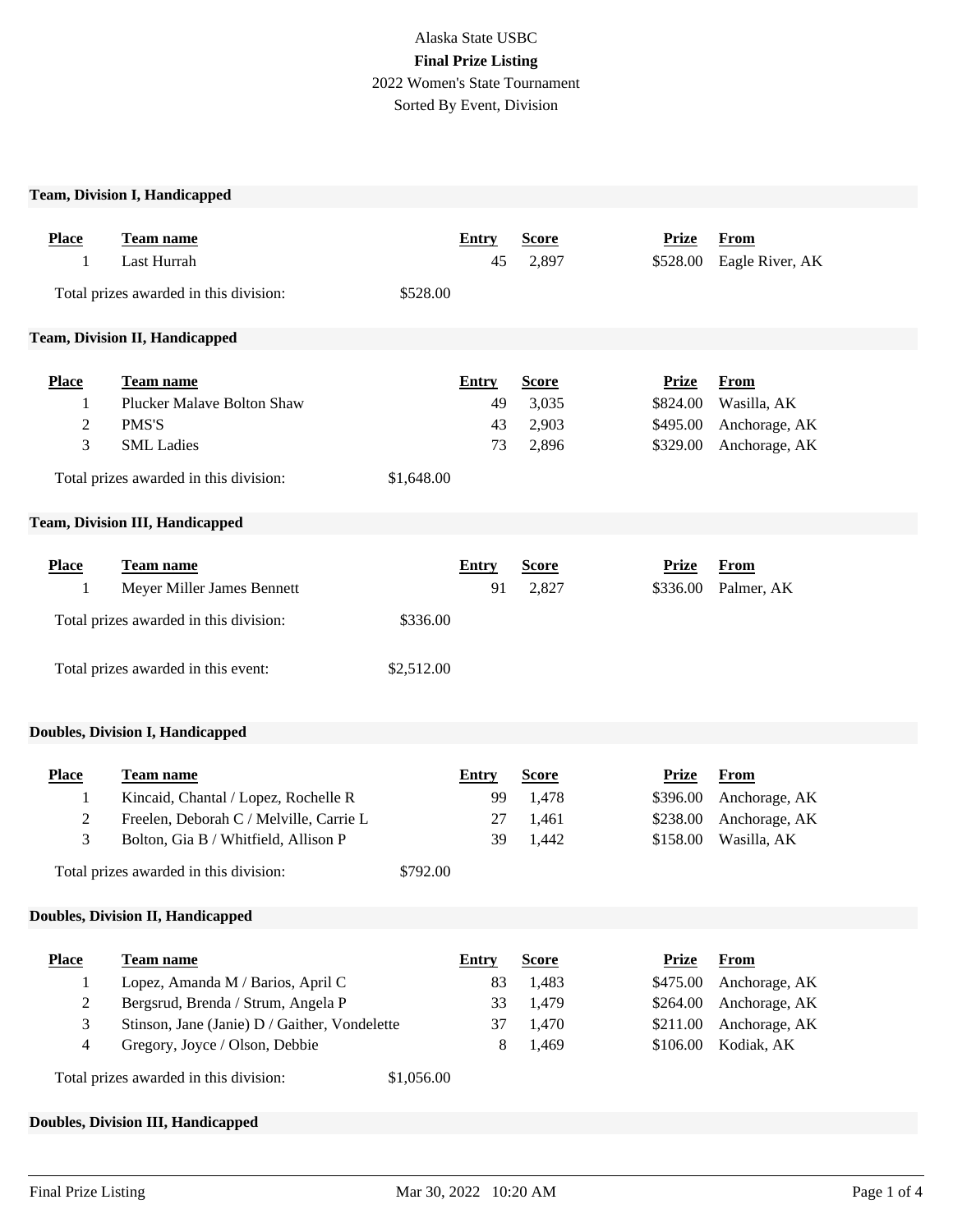## Alaska State USBC **Final Prize Listing**

2022 Women's State Tournament

#### Sorted By Event, Division

| <b>Place</b> | Team name                                    | Entry    | <b>Score</b> | Prize    | From        |
|--------------|----------------------------------------------|----------|--------------|----------|-------------|
|              | Van Slyke, Daisy / Richardson, Mekenzie L    | 13       | 1,593        | \$355.00 | Chugiak, AK |
|              | Plucker, Angela J / Malave, Musetta "Jordan" | 50       | 1.536        | \$237.00 | Wasilla, AK |
|              | Total prizes awarded in this division:       | \$592.00 |              |          |             |

Total prizes awarded in this event: \$2,440.00

#### **Singles, Division I, Handicapped**

| <b>Place</b> | Team name                              | <b>Entry</b> | <b>Score</b> | <b>Prize</b> | <b>From</b>     |
|--------------|----------------------------------------|--------------|--------------|--------------|-----------------|
|              | Devall, Michelle                       | 47           | 797          | \$227.00     | Eagle River, AK |
| 2            | Herrera-Holloway, Norma L              | 2            | 763          | \$191.00     | North Pole, AK  |
| 3            | Richardson, Mekenzie L                 | 13           | 754          | \$154.00     | Chugiak, AK     |
| 4            | Melville, Carrie L                     | 27           | 752          | \$136.00     | Anchorage, AK   |
| 5            | Whitfield, Allison P                   | 52           | 751          | \$91.00      | Fairbanks, AK   |
| 6            | Allen, Carol A                         | 60           | 746          | \$64.00      | Wasilla, AK     |
| 7            | Lanehart, Katherine M                  | 66           | 745          | \$45.00      | Eagle River, AK |
|              | Total prizes awarded in this division: | \$908.00     |              |              |                 |

#### **Singles, Division II, Handicapped**

| Place | Team name                | Entry | <b>Score</b> | <b>Prize</b> | <b>From</b>    |
|-------|--------------------------|-------|--------------|--------------|----------------|
|       | Stastny, Loretta         | 69    | 800          | \$239.00     | Anchorage, AK  |
| 2     | Malave, Musetta "Jordan" | 50    | 755          | \$182.00     | Wasilla, AK    |
| 2     | Lebahn, Elizabeth        | 95    | 755          | \$182.00     | Wasilla, AK    |
| 4     | Allen, Charlene J        | 41    | 753          | \$143.00     | Anchorage, AK  |
| 5     | Bradley, Mary A          | 42    | 735          | \$96.00      | Anchorage, AK  |
| 6     | Gregory, Joyce           | 2     | 732          | \$67.00      | North Pole, AK |
|       | Gerrety, Mary A          | 19    | 731          | \$47.00      | Homer, AK      |

Total prizes awarded in this division: \$956.00

## **Singles, Division III, Handicapped**

| <b>Place</b>   | Team name                              | Entry      |    | <b>Score</b> | <b>Prize</b> | <b>From</b>     |
|----------------|----------------------------------------|------------|----|--------------|--------------|-----------------|
|                | Bennett, Miranda E                     |            | 92 | 843          | \$223.00     | Palmer, AK      |
| 2              | Bowers, Dorothy                        |            | 84 | 787          | \$144.00     | Wasilla, AK     |
| 3              | Masters, Marilyn R                     |            | 64 | 785          | \$115.00     | Eagle River, AK |
| $\overline{4}$ | Plucker, Angela J                      |            | 50 | 769          | \$94.00      | Wasilla, AK     |
|                | Total prizes awarded in this division: | \$576.00   |    |              |              |                 |
|                | Total prizes awarded in this event:    | \$2,440.00 |    |              |              |                 |

## **All Events Handicap, Division I, Handicapped**

**Place Team name Entry Score Prize From**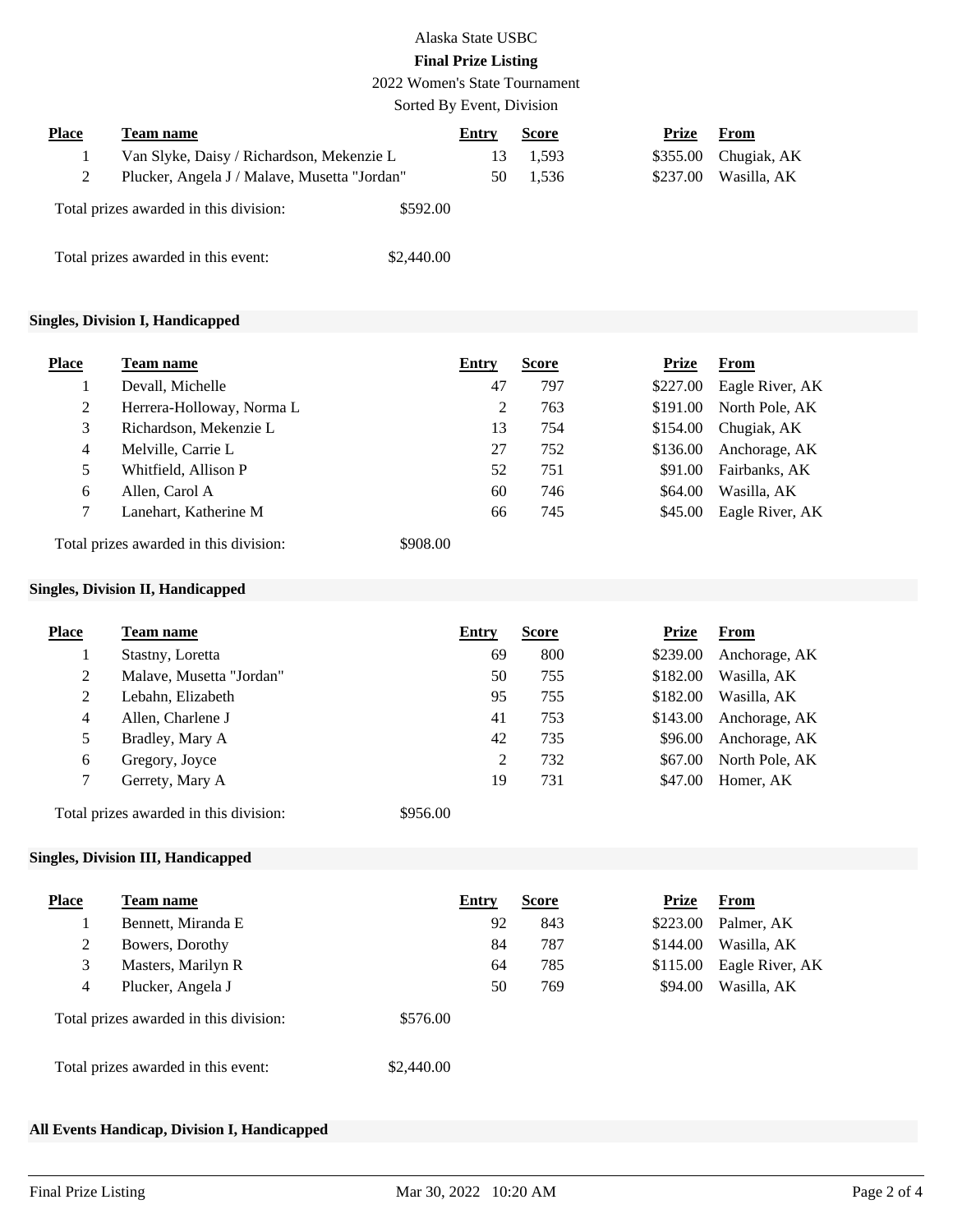## Alaska State USBC **Final Prize Listing**

2022 Women's State Tournament

Sorted By Event, Division

| Place | Team name              | Entry           | <b>Score</b> | <b>Prize</b> | <b>From</b>             |
|-------|------------------------|-----------------|--------------|--------------|-------------------------|
|       | Richardson, Mekenzie L | 13              | 2,389        |              | $$140.00$ Chugiak, AK   |
|       | Lanehart, Katherine M  | 45              | 2,302        |              | \$77.00 Eagle River, AK |
|       | Lopez, Rochelle R      | 70              | 2,264        |              | \$62.00 Anchorage, AK   |
| 4     | Hardy, Natalie M       | $\mathcal{R}^-$ | 2.231        |              | $$31.00$ North Pole, AK |
|       |                        |                 |              |              |                         |

Total prizes awarded in this division: \$310.00

## **All Events Handicap, Division II, Handicapped**

| Place | Team name                | Entry | <b>Score</b> | Prize    | From           |
|-------|--------------------------|-------|--------------|----------|----------------|
|       | Bradley, Mary A          | 40    | 2,320        | \$144.00 | Anchorage, AK  |
|       | Malave, Musetta "Jordan" | 49    | 2.284        | \$90.00  | Wasilla, AK    |
|       | Gerrety, Mary A          | 18    | 2,254        | \$72.00  | Homer, AK      |
| 4     | Gregory, Joyce           |       | 2.246        | \$27.00  | North Pole, AK |
| 4     | Stastny, Loretta         | 67    | 2.246        | \$27.00  | Anchorage, AK  |
|       |                          |       |              |          |                |

Total prizes awarded in this division: \$360.00

## **All Events Handicap, Division III, Handicapped**

| <b>Place</b> | Team name                              | Entry    | <b>Score</b> | <b>Prize</b> | From        |
|--------------|----------------------------------------|----------|--------------|--------------|-------------|
|              | Bennett, Miranda E                     | 91       | 2,441        | \$96.00      | Palmer, AK  |
| 2            | Plucker, Angela J                      | 49       | 2,383        | \$64.00      | Wasilla, AK |
|              | Total prizes awarded in this division: | \$160.00 |              |              |             |
|              | Total prizes awarded in this event:    | \$830.00 |              |              |             |

#### **All Events Scratch, Division I, Scratch**

| <b>Place</b> | Team name             | Entry | <b>Score</b> | Prize    | <b>From</b>             |
|--------------|-----------------------|-------|--------------|----------|-------------------------|
|              | Lanehart, Katherine M | 46    | 2,113        | \$121.00 | Eagle River, AK         |
|              | Whitfield, Allison P  | 47    | 1,963        |          | \$68.00 Eagle River, AK |
|              | Lopez, Rochelle R     | 99.   | 1.940        | \$54.00  | Anchorage, AK           |
|              | Gloria, Brandy K      | 35    | 1.925        | \$27.00  | Fairbanks, AK           |
|              |                       |       |              |          |                         |

Total prizes awarded in this division: \$270.00

## **All Events Scratch, Division II, Scratch**

| Place | Team name                              | Entry    | <b>Score</b> | Prize | From                   |
|-------|----------------------------------------|----------|--------------|-------|------------------------|
|       | Malave, Musetta "Jordan"               | 50       | 1.564        |       | $$102.00$ Wasilla, AK  |
|       | Gregory, Joyce                         |          | 2 1.526      |       | \$68.00 North Pole, AK |
|       | Total prizes awarded in this division: | \$170.00 |              |       |                        |

#### **All Events Scratch, Division III, Scratch**